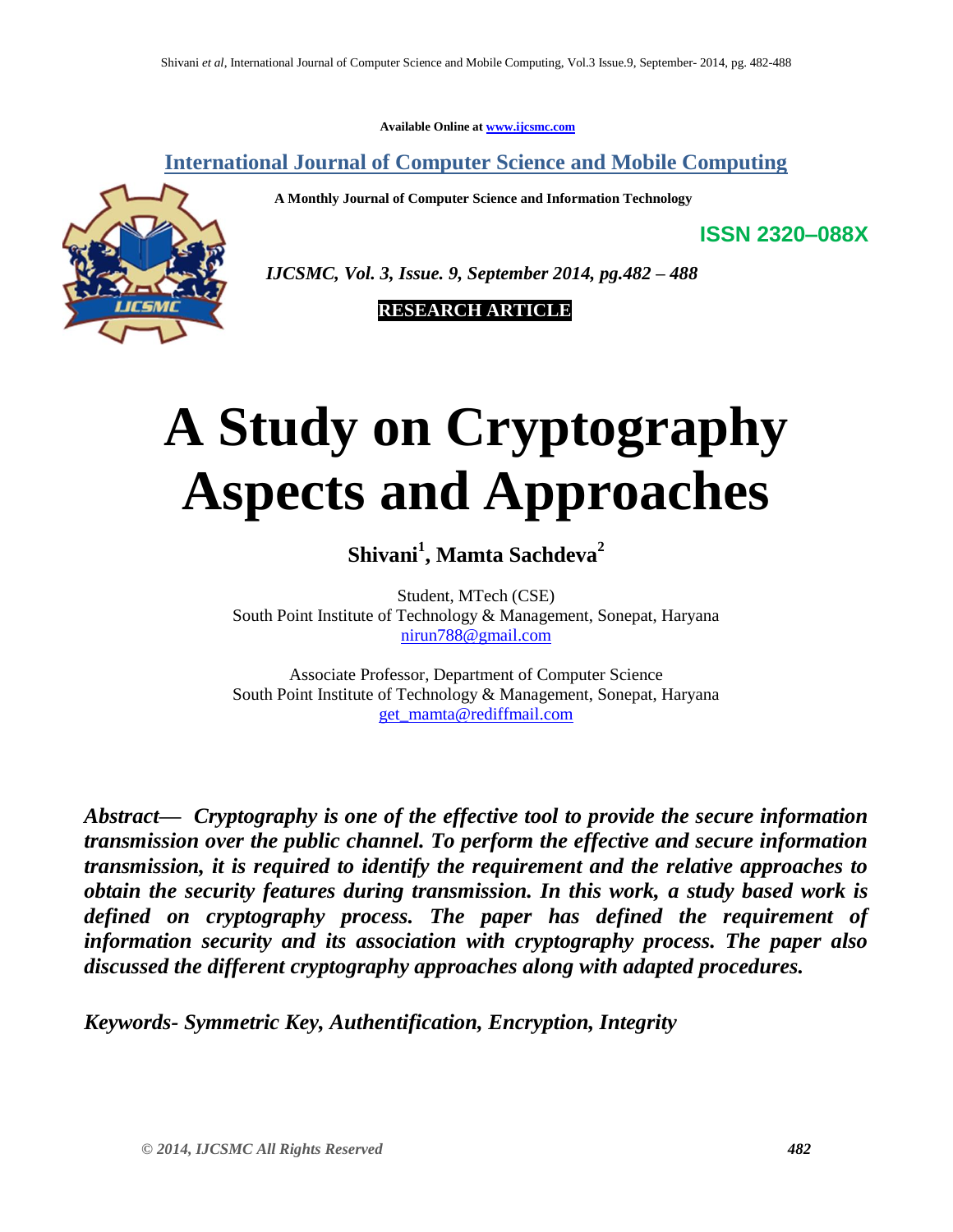#### **I. INTRODUCTION**

To provide the effective communication over the public network, there is the requirement of some secure means to provide reliable communication. To provide the information security over open channel, confidentiality and data integrity are the basic requirement to save data from unauthorized access. There are number of associated approaches to provide this secure communication. These approaches include cryptography and steganography methods. Cryptography is about to encode the information data from one form to other so that it will not get recognized by unauthorized person. Steganography is the approach that actually hides the information behind other media type such as image, video audio etc. This paper is focused on the cryptography process and the relative approaches study. To understand the necessity of cryptography approaches, there pillars of secure communication are discussed here. These three pillars are privacy, integrity and the authentication. In this section, these three pillars are explained in detail.

# **A) Privacy**

The privacy is about to provide the information communication in such way, only the sender and receiver can understand the conversation. If some intruder wants to eavesdrops the communication, he must be unable to sense it. Cryptography is able to provide such secure communication. Cryptography is a key based approach in which only the person having the authenticated key can extract the actual information from the encoded data. This authorization level can also be defined under different kind of key specification. These key specifications include the private key, public key and group key based concepts. The private key is the simplest form of cryptography in which single key is used for encoding and decoding process. In case of public key cryptography, different keys are used for encryption and decryption. In case of group key, two or more persons can encode or decode the information. In case of shared information communication, group key concept is used.

# **B) Integrity**

Integrity is another required property of secure communication between two or more parties. Integrity actually defines the verification process performed by the receiver side to check whether the information is sent by the particular sender or not. If the sender is verified, it is also identified that there is no malicious message communicated by the sender. Integrity is about the verification that no third party or the unauthenticated party is involved in the communication. In the cryptography process, to achieve the integrity, the sender identity mark is also included with information message.

# **C) Authentication**

A secure communication should ensure that the parties involved in the communication are who they claim to be. In other words, we should be protected from malicious users who try to *impersonate* one of the parties in the secure conversation. Again, this is relatively easy to do with some network sniffing tools. However, modern encryption algorithms also protect against this kind of attacks.

Cryptography process actually combines all the three types of information security. The encryption process converts the information text to some unreadable format that can be extracted back to the original form only by using the respective decryption algorithm. This decoding process is generally the reverse process of encoded form. There are number of different kind of cryptography approaches. These cryptography approaches are shown in figure 1.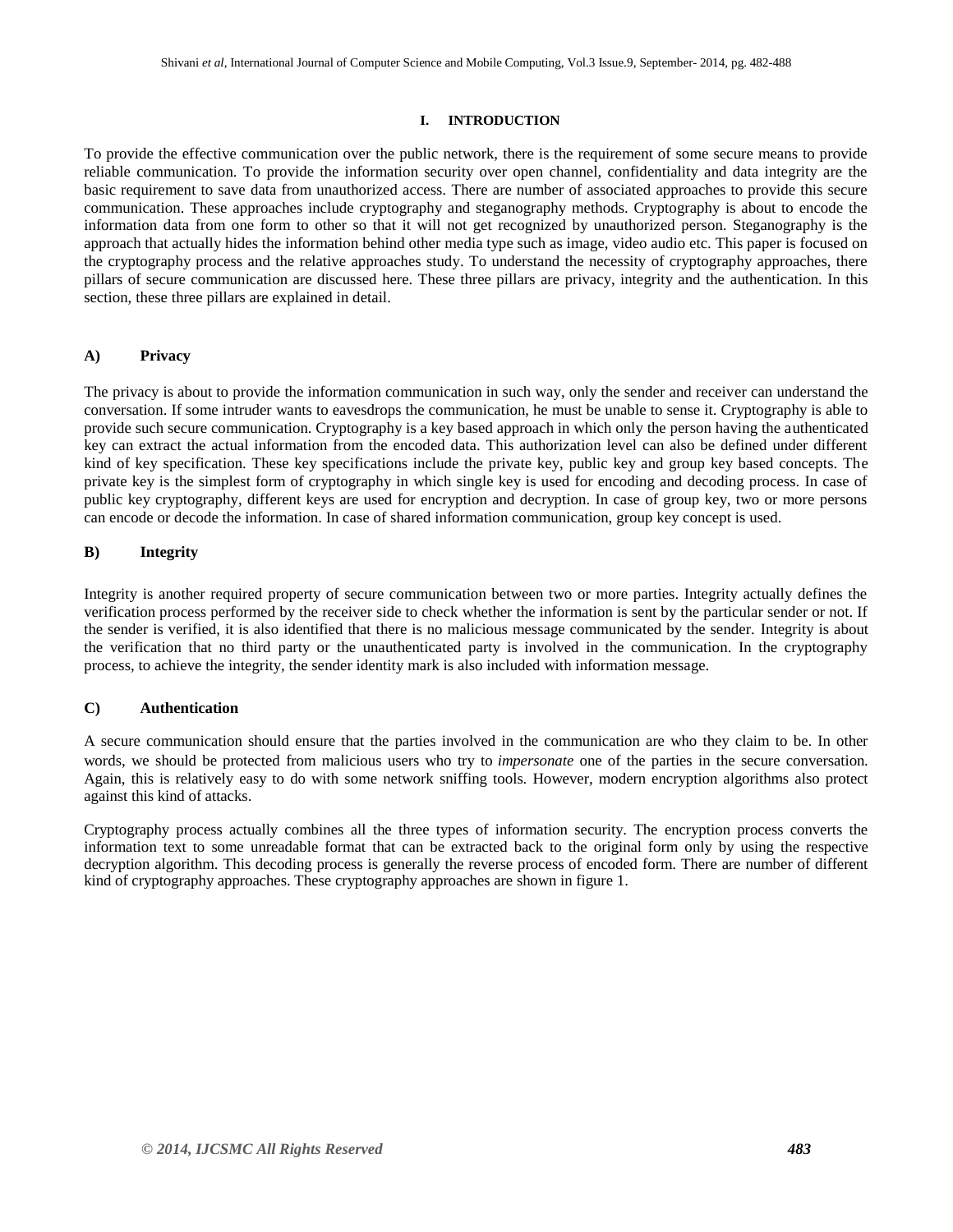

Figure 1 : Types of Cryptography

In this paper, a study on different cryptography approaches is defined. In section I, the study on different features of cryptography algorithms is defined. The section has explored the cryptography process along with encryption methods. In section II, the work defined by earlier researchers is discussed. In section III, the study on different cryptography algorithms is defined. In section IV, the conclusion and results associated with work are explored.

# **II. RELATED WORK**

Parisa Kaghazgaran[3] presented a work to provide the information security in case of involvement of more than one party in encryption process. Author defined the variant of comparison problem under different input. Author presented the work in real time situations where the cryptography is required. Author presented the cryptography at protocol level and provides the comparative analysis on existing and modified secure protocol approach for data encoding. Author enabled the secure transmission over the network. Ohood S. Althobaiti[1], discuss the relationship between cryptography and mathematics in the context of Elliptic Curve (EC). Author presents the idea of biometric signature - a new method to combine biometrics with public key infrastructure (PKI), the security can be increased using the ECC in biometric signature creation, because the private and public keys are produced without saving and sending any secret information anywhere. Another work on visual information cryptography using the DH scheme was proposed by Chao-Wen[5] in year 2008. Author presented an improved mechanism based diffie helman approach for visual cryptography approach. Author used a shared key mechanism using visual cryptography. Author used the half tone shadow images to show the work implementation. Author implemented the work using shared key and symmetric key approaches to achieve high level security.

Another work on block cipher cryptography and white box cryptography to secure the data was performed by Jaesung Yoo in year 2012. In this paper, Author implemented an improved AES for image encryption by using the dynamic key updation approach. Author adopted composite mode using White-Box AES and Standard AES. Presented scheme shows almost same performance with Standard AES and provides dynamic key approach effect. Moreover, it has a CPA-secure property and can be constructed for CCA-secure scheme with Message Authentication Code [6]. Trisha Chatterjee presented a work on the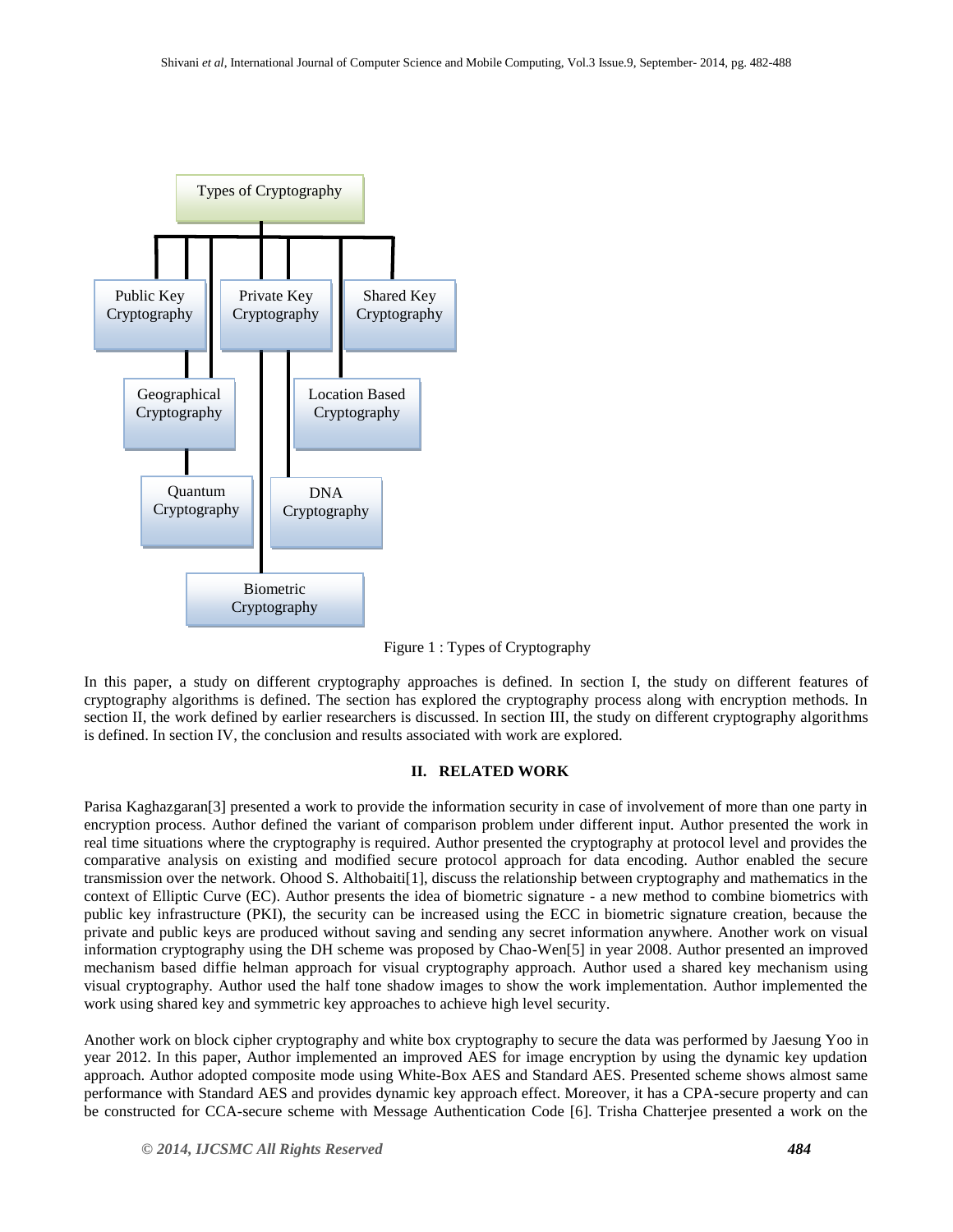cryptographic algorithms for symmetric key cryptography. Author provided more secure approaches by modifying the existing symmetric key cryptography approaches. The modification is here done at cipher text generation. Author provided the new algorithm to provide the text based encoding at the frequency level analysis. Author enabled the ASCII character encoding to perform the cryptography and to convert the information one form to other. This cryptography approach is based on random key generation [4].Wasim A Al-Hamdani defined a work on Elliptic Curve Cryptography to protect the data. Author defined a public key based approach under the algebraic structure. This was performed on a smaller group can be used to obtain the same level of security as RSA based. In this article a simple presentation on cryptography with focus on elliptic curve algorithm, examine its security, benefits and its functions with privacy issues [7]. A work on identity based cryptography was performed on symmetric cipher cryptography by Joonsang Baek. In this paper, as contributions to this line of research, Author construct hybrid identity-based encryption schemes which produce compact cipher texts while providing both efficiency and strong security without resorting to the strong length preserving symmetric cipher. In this paper, author defined a comparative analysis under different communication attacks to reveal the communication information and to extract the user data under different assumptions. Author provided the symmetric key encryption under improved form [8]. In Year 2012, Seny Kamara defined a work on Symmetric encryption using dynamic searchable technique. The presented approach allows a client to encrypt the data in such way the search can over the data can be performed over it. Author has defined SSE based scheme to satisfy the search condition. The work presented by the author actually extends the inverted index approach in different non-trivial ways and also introduce new technique to design the SSE. Author implemented the presented scheme and conducts the performance evaluation. The presented approach is highly efficient and ready for the deployment [2].

Ralf Kusters[9] performed a work," Computational Soundness for Key Exchange Protocols with Symmetric Encryption". In this paper, Author show the first general computational soundness result for key exchange protocols with symmetric encryption, along the lines of a paper by Canetti and Herzog on protocols with public-key encryption. In this paper, Author presented an improved mechanism for key sharing over the network. Author defined a new improved protocol to enable the public key cryptography and to provide the secure key sharing over the network. Ueli Maurer[12] performed a work," On the Soundness of Authenticate-then-Encrypt- Formalizing the Malleability of Symmetric Encryption". Author highlight two reasons for investigating nevertheless AtE as a general paradigm: First, this calls for a definition of confidentiality; what separates a confidential from a secure channel is its (potential) malleability. Author proposes the first systematic analysis of malleability for symmetric encryption, which, in particular, allows us to state a generic condition on encryption schemes to be sufficient for AtE. Second, AtE is used in practice, for example in TLS. Author shows that the schemes used in TLS (stream ciphers and CBC encryption) satisfy the condition.

# **III. CRYPTOGRAPHY APPROACHES**

In case of electronic data communication the requirement of such cryptographic approach is more critical. Different kind of secure communication or digital transaction increased the need of cryptography approaches. Such as credit card payments, e transactions require more concern of user to use the secure communication. Today emails and SMS are also communicated in secure way. Many of the service provide also available web information security in secure means and present the information under the trust level. A trustful communication medium is more reliable to provide the effective communication over the network. This kind of secure communication is not only required for public networks but while performing the offline data transmission, the cryptography approaches are more beneficial. These approaches also secure the information from social hacking or the attack done by some known person.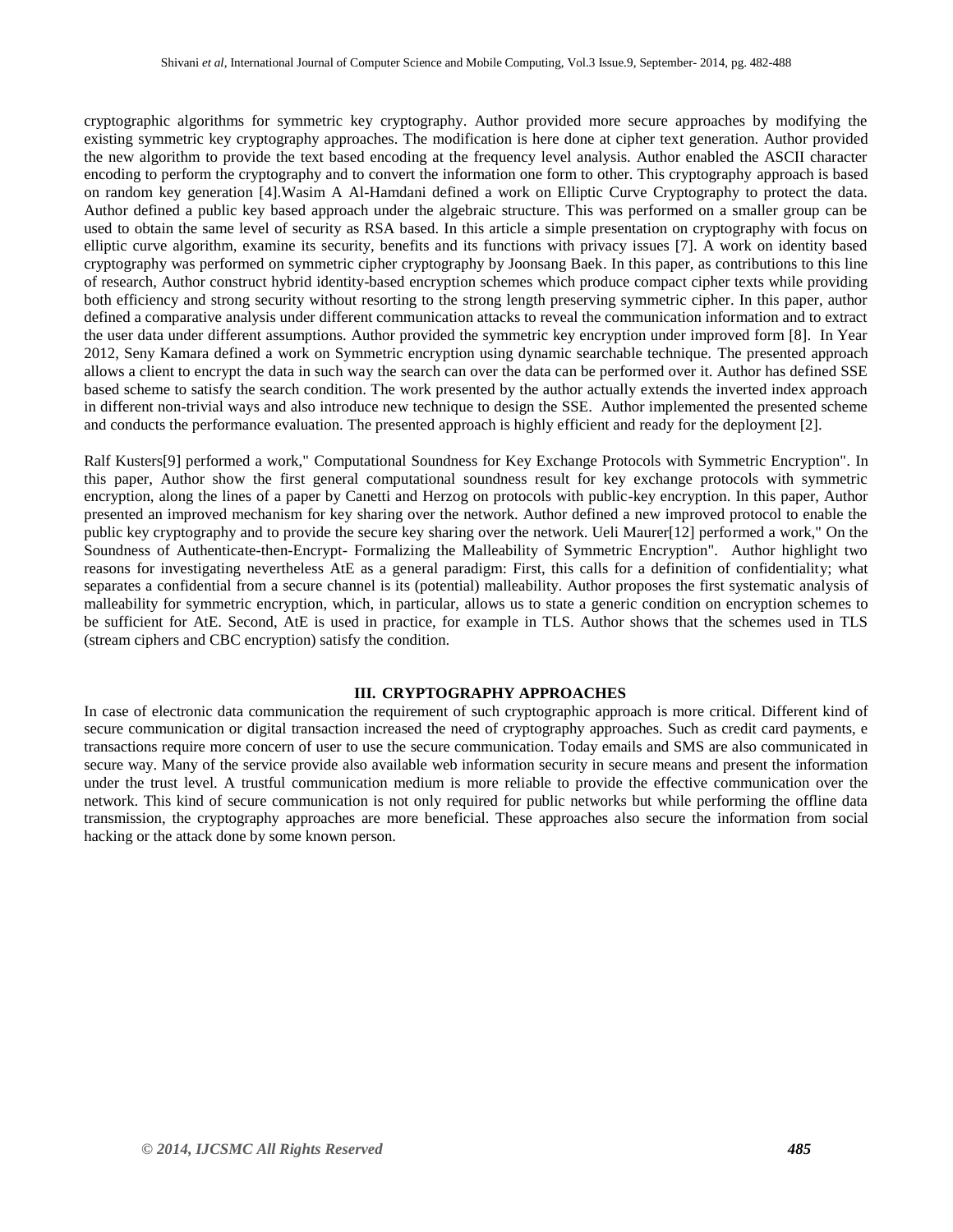# SECURING DATA THROUGH A CRYPTOGRAPIC PROCESS



Here to secure the information, the cryptography mechanism basically requires two main components called cryptographic algorithm and the secure key. Cryptographic algorithm is the approach applied to encode the information and the key is the actual password information used by the sender to encode the information. A cryptography algorithm accepts the raw textual information and the sender key as input and performs the encoding

## **A) Symmetric Cryptography**

This kind of cryptography approach is also called private key cryptography. As the name suggested in this cryptography approach only single key is involved to enable the encoding and decoding process. It means same key is used to perform data encryption and to retrieve the data back from cipher text [10]. At the earlier stage, this kind of cryptography not looks stronger as the complete security depends on single key. But there are number of cryptography algorithms comes under symmetric key cryptography that increases the data integrity by using the larger key size and number of encoding level in the algorithmic approach [9]. This is the most traditional type of cryptography, in which the key information is common for both sender and receiver. In such system, the sharing mechanism of key requires some effective approach. Single key is here defined to perform data encoding and decoding. This single key is able to provide the reliable communication over the network [2][4][8][9].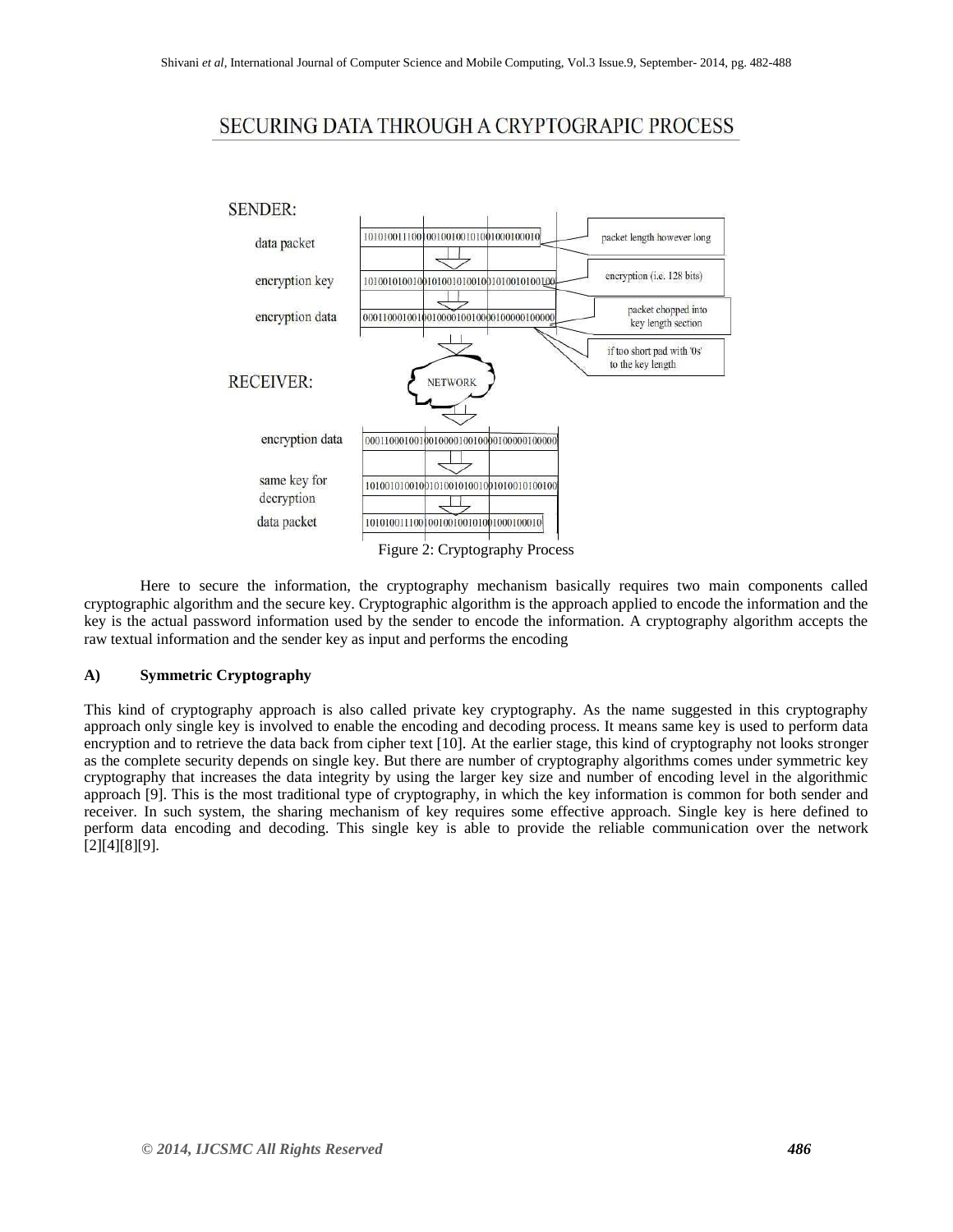

Figure 3 : Symmetric Key Cryptography

As figure shows, the sender is having the raw information to transfer over the network. This raw information can be available in different media types. These media types can be textual information, image, videos etc. To perform the cryptography, the approach requires some algorithm called encryptor and the key. This key is symmetric key shared between the senders as the receiver [6]. The security of this kind of algorithm depends on three main vectors called cryptography algorithm, key size and way to share the key [2]. There are number of symmetric key cryptography algorithms such as DES (Digital Encryption Standard), Triple DES, AES (Advanced Encryption Standard) etc. This algorithm provides the high level information security.

#### **B) Public Key Cryptography**

This cryptography approach is also called asymmetric cryptography approach. According to this approach, encryption and decryption is performed by two different<br>**PKI** (Simplified)



Figure 4 : Public Key Cryptography